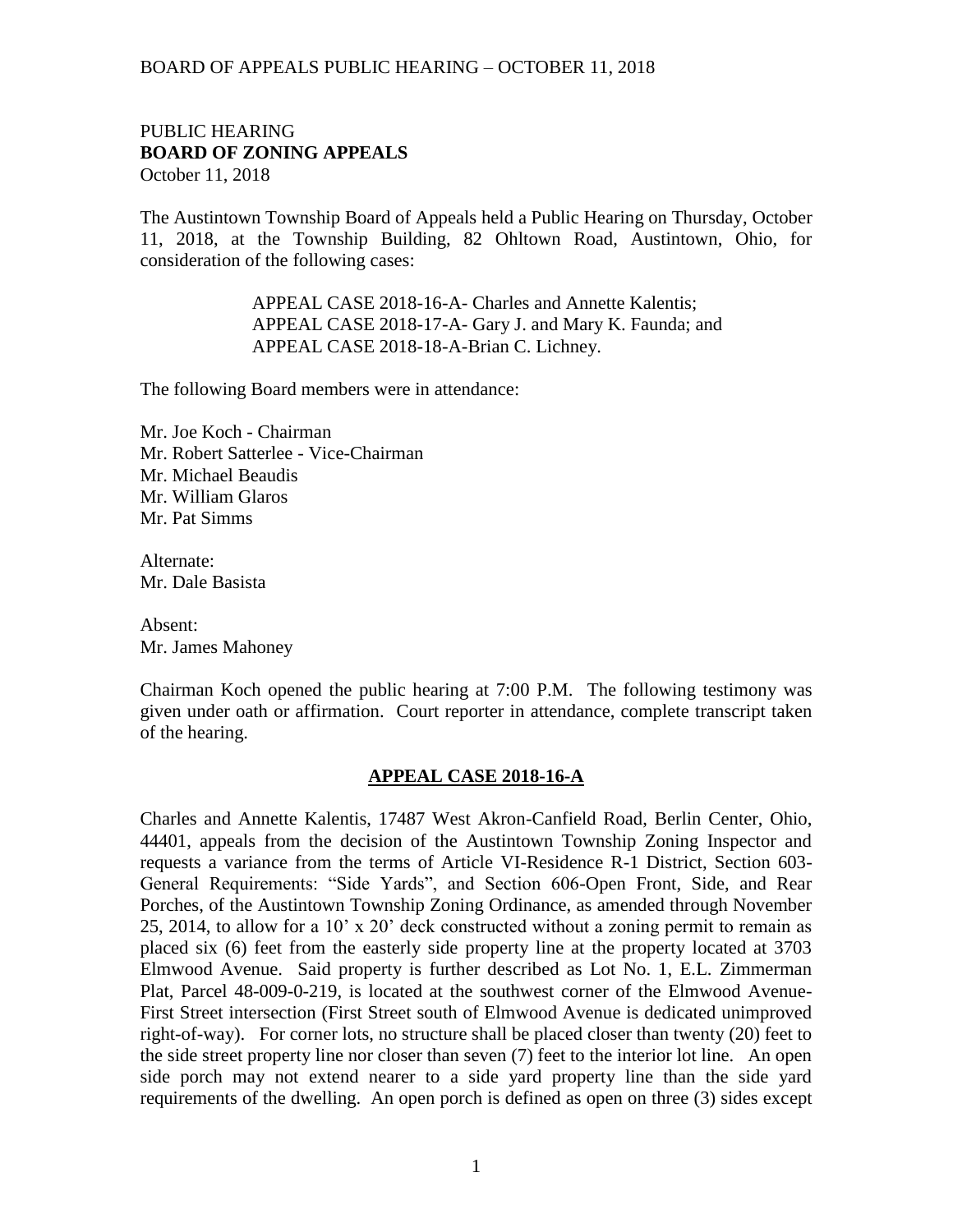for wire screening. Said property is zoned as a Residential R-1 District in Austintown Township, Mahoning County, State of Ohio.

Zoning Inspector Crivelli read the applicant's letter of request into the case record, referenced two site plans, five photographs, the case mailing list prepared by the zoning office, and four plat maps of the property. Zoning Inspector Crivelli advised this property was rezoned back to a Residence R-1 District from Residence R-2 Districts as part of the south Wickliffe neighborhood zone changes.

Mr. Koch stated the mailing list for case 2018-16-A will be incorporated into the case record.

Charles Kalentis, 17487 West Akron-Canfield Road, Berlin Center, Ohio, 44401, stated the house was rented for about ten years. When the last tenant moved they decided to sell and have remodeled the house with new windows, roof, siding, and were going to remodel the deck. Three quarters of the posts for the deck were rotten so they decided to rebuild it. He did not think he needed a permit. The width is a couple inches shorter than the previous deck but it is longer to make the house more marketable. He maintains the roadway including shoveling and placing gravel. He stated Mike Dockry placed road milling on the road. Mr. Kalentis stated when he purchased the house there was a concrete deck which he removed and replaced with a wooden deck. He owned a home on Forest Hill and when those tenants moved out they fixed it up and sold it.

Mr. Koch asked if there was a complaint. Zoning Inspector Crivelli answered in the affirmative.

Mary Lou Mueller, 3695 Elmwood Avenue spoke against the request and stated First Street abuts her property. She stated previous owners were told by zoning they could only put steps leading from the door. She stated this is the third deck constructed at the house and each deck gets bigger and bigger. They do not have enough room for this and they take the 50-foot right-of-way. At one time they had eight cars and a trailer and would let fluids drain onto the ground. She keeps the ditch along her property clear of leaves and has had rocks thrown at her and people screaming at her because they were told that property was given to them. It was not. The road has become their drive. The township put grindings down because the last renters destroyed the road and we had to watch gravel go flying everywhere. They feel nobody has any rights and this is too big. The road issue has to be resolved somehow. The township needs to start maintaining the ditch. They had a hot tub sitting at the corner of the house for six years. Property values went down because of their tenants. The deck is too close and they do not have room to have everything they want on that property. Mr. Satterlee observed he has made significant improvements. Ms. Muller stated three of five property owners have moved out because of his tenants.

No one else in attendance to speak for the request.

No one else in attendance to speak against the request.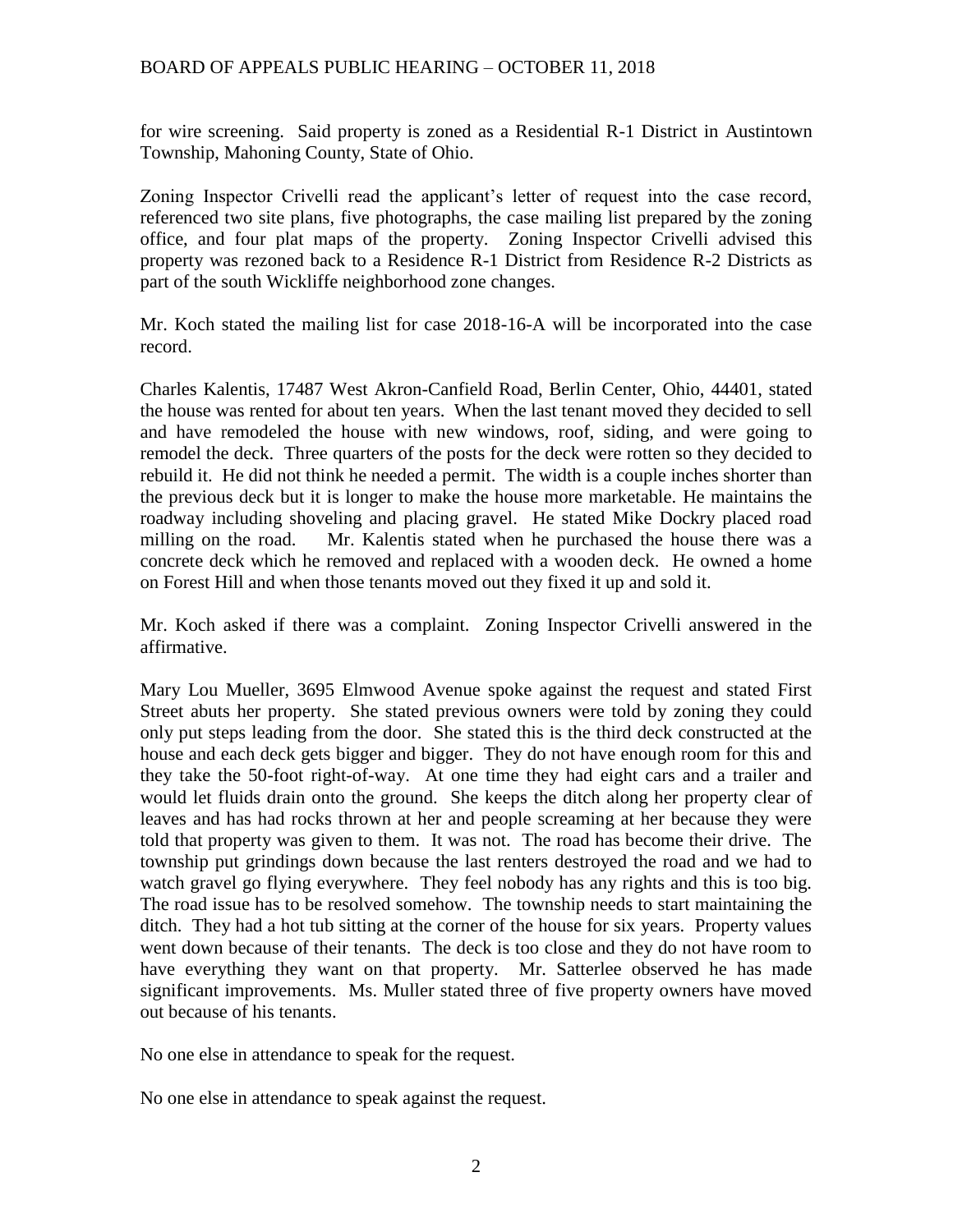The Board adjourned into executive session at 7:15 P.M.

The Board returned from executive session at 7:18 P.M.

Mr. Satterlee observed that the deck is bigger than 10' x20'. Zoning Inspector Crivelli observed the legal notice was written with the dimension of the former deck and the proposal is for a deck measuring 10 x 32'.

**2018-16-A- Charles and Annette Kalentis:** Motion by Mr. Satterlee to approve the side yard variance to allow the placement of the 10' x 32' deck.

Seconded by Mr. Glaros.

Roll call vote: Mr. Beaudis – Yes; Mr. Glaros - Yes; Mr. Simms – Yes; Mr. Satterlee – Yes; and Mr. Koch – Yes.

Zoning Inspector Crivelli advised the applicant to secure zoning and building permits and advised there is a 30 window of opportunity for any aggrieved party to file an appeal in Mahoning County Court of Common Pleas Court.

# **APPEAL CASE 2018-17-A**

Gary J. and Mary K. Faunda, 3752 South Raccoon Road, Canfield, Ohio, 44406, appeals from the decision of the Austintown Township Zoning Inspector and request a variance of seven (7) feet from the terms of Article VI-Residence R-1 District, Section 603- General Requirements: "Front Yards", of the Austintown Township Zoning Ordinance, as amended through November 25, 2014, to allow for the construction of a living room addition measuring 20' x 7' x 12' to be placed at the easterly front wall. No building, exclusive of open porches, no more than ten (10) feet in depth, shall extend nearer to the front property line than the established setback. Said property is zoned as a Residential R-1 District in Austintown Township, Mahoning County, State of Ohio.

Zoning Inspector Crivelli read the applicant's letter of request dated August 29, 2018 into the case record, referenced a GIS site plan, one page of construction drawings, the orginial zoning permit for the dwelling issued in 1975, the case mailing list prepared by the zoning office, and four plat maps of the property. Also referenced was a statement of no objection signed by John Purdy, 3682 Brookview Court.

Mr. Koch stated the mailing list for case 2018-17-A will be incorporated into the case record.

Mary K. Faunda, 3752 South Raccoon Road, Canfield, Ohio, 44406, explained the current setup of the house and is proposing to remove the existing deck for an enlarged living room extending out 7 feet. The existing steps are cement and steep and will be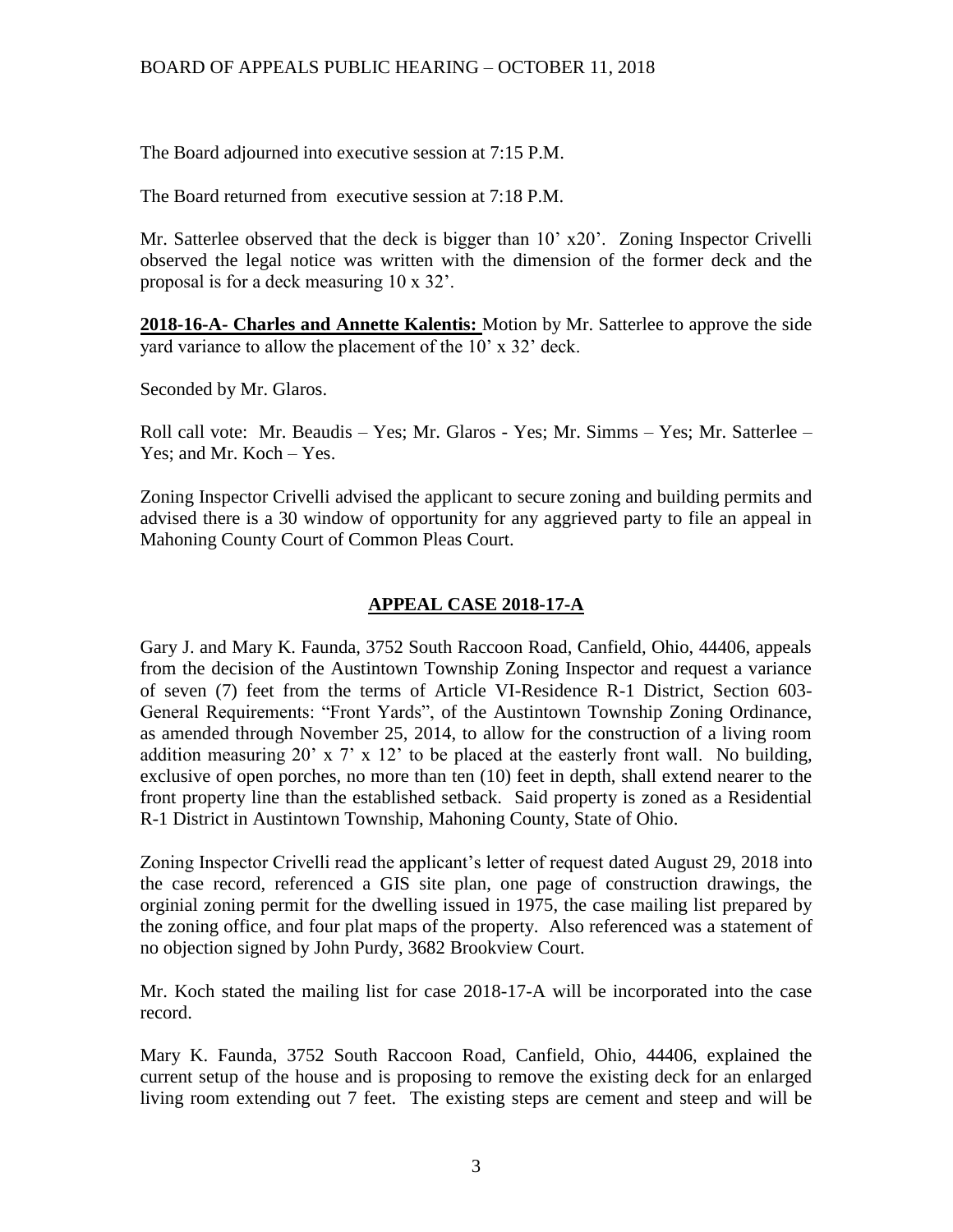taken out and a more sloped gradual step being put in. This will help with access as her husband has knee problems. She described the proposed new steps with handrails. The steps will be at the south end. R&J is her contractor. She does not have a contract.

Gary Faunda testified that his wife is a professional decorator and knows how to fix things up. The contractor promised her she would be satisfied but they have not fixed a final amount for the work to be done. He promised it will greatly improve the outer appearance of the house and it will be safer to walk up and down the new steps.

Mr. Koch asked if there was an architect. Mrs. Faunda responded in the negative. The contractor drew a picture of what it would look like. There was discussion of securing better drawings. Mr. Koch observed the drawings are not to scale.

Mrs. Faunda inquired about the 10 feet read in the legal notice. Zoning Inspector Crivelli advised a homeowner can come out the front of the home 10 feet with an open on three sides front porch.

Mr. Satterlee inquired about the steps. Mrs. Faunda stated there will be a winding steps with less slope than there is now. Mr. Satterlee inquired as to the dimensions of the proposed steps. Mr. Faunda stated she did not know.

Mr. Koch Asked if there was a foundation. Mrs. Faunda stated there will be no basement but a crawl space for the HVAC and electrical.

Mr. Beaudis inquired about the treatment over the existing roof and inside. Mrs. Faunda referenced the picture and suggested maybe we should do this again. The front will have round stone and there will be a peak. Mr. Beaudis advised the drawing should depict everything and which will provide her some protection. Mr. Faunda suggested coming back with better drawings from the builder.

Mr. Koch advised he needs more information from better drawings and more detailed drawings for their own protection. He stated the builder should provide the drawings. He has a lot of questions for the builder. Mrs. Faunda stated he is a good builder and the neighborhood isn't that fancy, its nice and this will improve the look of her home and not hurt the look of other homes. Mr. Faundra agreed the Board needs more information with better detail.

No one else in attendance to speak for the request.

No one in attendance to speak against the request.

**2018-17-A-Gary J. and Mary K. Faunda:** Motion by Mr. Satterlee to grant an extension with the stipulation the applicant submit architectural drawings with footer and detail for the proposed addition.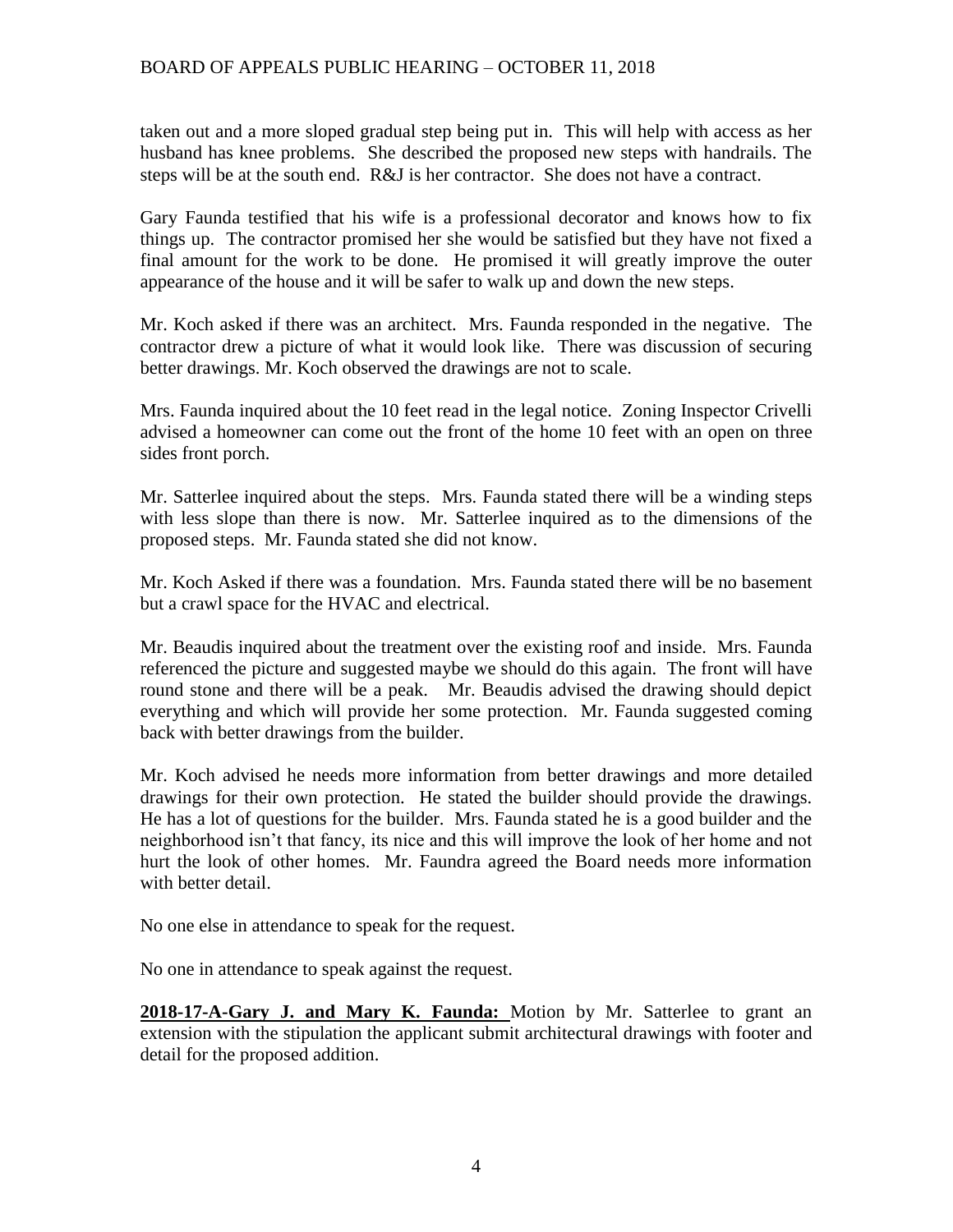There was some further discussion initiated by Mrs. Faunda. Mr. Satterlee explained that better drawings are for her protection and the Boards review. Mr. Koch stated he would like to see the pitch of the roof, doors, windows, gutters, soffit, and the cathedral ceiling better depicted.

Mr. Koch inquired about the X's on the drawings. Mrs. Faunda stated she did not know what the X's are and stated she thought she was here just for the variance. Zoning Inspector Crivelli advised her she is correct but the Board does not want to approve something that is going to be terrible for the neighbors.

Mr. Koch stated the X's appear to be posts which indicate a wooden foundation as no foundation information is provided. No block and this could be a pressure treated lumber deck and questioned if the proposed crawl space is actually there. He questioned the way the door opens. Mrs. Faunda stated there was going to be a closet there. Mr. Koch stated better drawings will protect her and the neighbors.

Zoning Inspector Crivelli summarized the motion.

Seconded by Mr. Glaros.

Roll call vote: Mr. Beaudis – Yes; Mr. Glaros - Yes; Mr. Simms – Yes; Mr. Satterlee – Yes; and Mr. Koch – Yes.

Zoning Inspector Crivelli advised there is no time limit for her to secure better drawings.

# **APPEAL CASE 2018-18-A**

Brian C. Lichney, 1278 Woodledge Drive, Mineral Ridge, Ohio, 44440, appeals from the decision of the Austintown Township Zoning Inspector and request a variance from the terms of Article I-Definitions: "Agricultural" of the Austintown Township Zoning Ordinance, as amended through November 25, 2014, to allow for the feeding and sheltering of chickens and hens within 100 feet of an adjacent dwelling. The definition for "Agricultural" reads a follows: The use of land for farming, dairying, pasturage, apiculture, horticulture, floriculture, viticulture and animal and poultry husbandry. The above uses shall not include the feeding or sheltering of animals, exclusive of domesticated household pets, within one hundred (100) feet of an adjacent residential dwelling. Said property is zoned as a Residential R-1 District in Austintown Township, Mahoning County, State of Ohio.

Zoning Inspector Crivelli read an e-mail dated September 24, 2018 from the applicant into the case record, referenced a letter of violation dated August 27, 2018 issued by the Zoning Inspector, the case mailing list prepared by the zoning office, and four plat maps of the property. Also referenced was a GIS printout depicting the approximate distance of the chicken coop from the dwellings to the north and south of the subject property.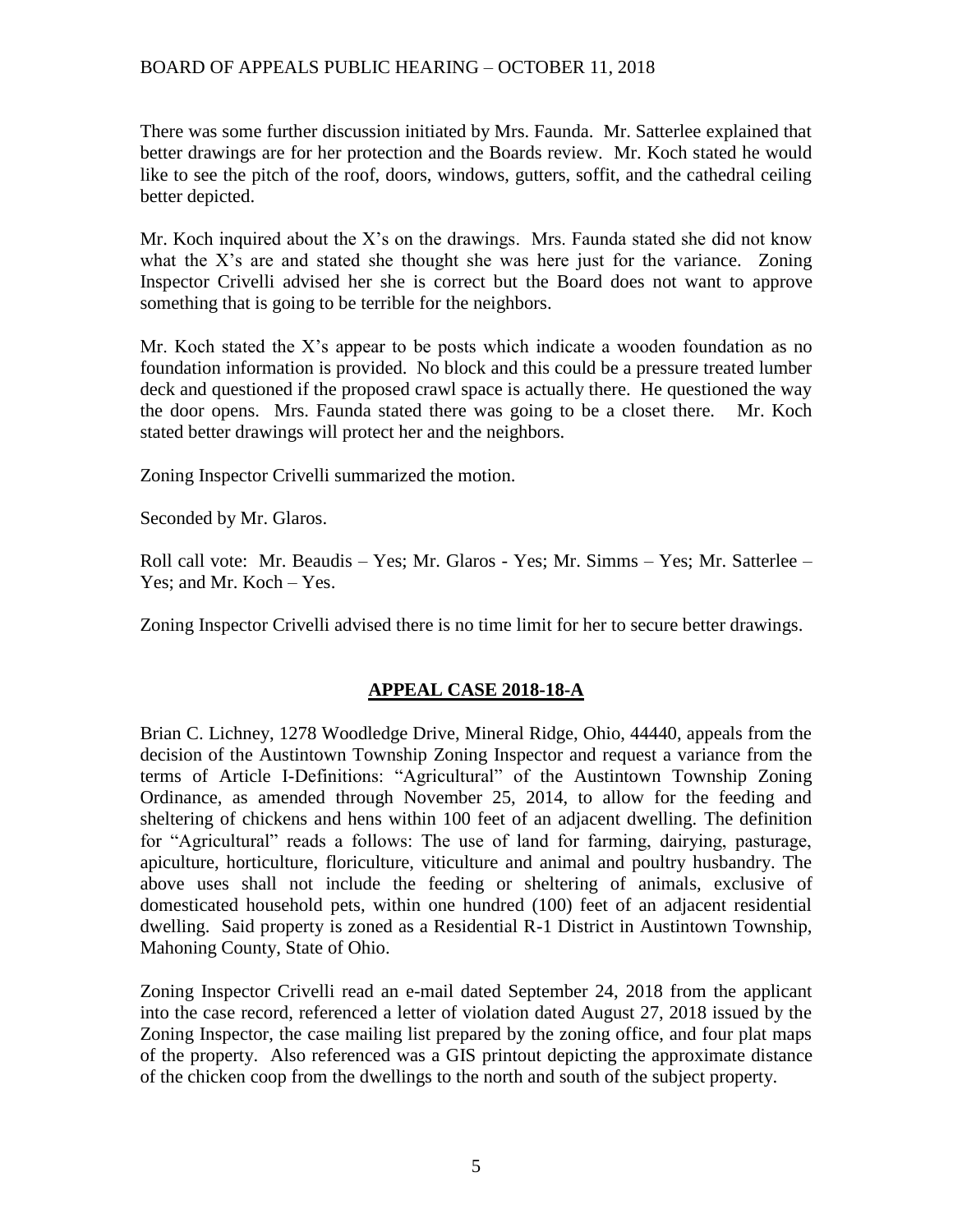Mr. Beaudis inquired about the site visit. Zoning Inspector Crivelli advised a complaint was filed August 20, 2018 which led to a subsequent inspection. Mr. Beaudis inquired about the rat problem. Zoning Inspector Crivelli reviewed the rat problem and advised a neighborhood mailing was done to better educate the residents regarding prevention of rats.

Mr. Koch stated the mailing list for case 2018-18-A will be incorporated into the case record.

Brian C. Lichney, 1278 Woodledge Drive, Mineral Ridge, Ohio, 44440, stated he will not obtain and more chickens after these pass away. The first coup was back further but since he constructed the privacy fence he relocated the chicken coup inside the fence. He has had chickens for two years and does not know what changed as to why a neighbor has problems. He has no roosters.

Mr. Satterlee asked him to confirm that after these chickens pass he will not replace them. Mr. Lichney stated he would not replace them.

There was some discussion of how the variance would be granted. Zoning Inspector Crivelli explained the agricultural exemptions and the movement in Columbus to allow chickens and small farm animals within township neighborhoods.

Mr. Beaudis inquired about the property behind this one. Zoning Inspector Crivelli advised the property behind this property could accommodate farm animals legally under the township zoning ordinance.

Mr. Koch asked the applicant to speculate why someone would complain. Mr. Lichney stated maybe because of the rat problem. He stated he caught a few rats last year.

There was a discussion of the rat problem and the importance of cleaning up after family pets daily.

Mr. Satterlee asked for the record if he will be getting anymore chickens after these pass. Mr. Lichney stated he would not be getting any more chickens after these pass.

Mr. Glaros inquired about the life span. Mr. Lichney stated three to five years. The chickens are all the same age and about  $2 \frac{1}{2}$  years old. When the chickens are younger you get one egg per day. Right now he is getting the total of three eggs per day.

No one else in attendance to speak for the request.

No one in attendance to speak against the request.

**2018-17-A- Brian C. Lichney:** Motion by Mr. Beaudis to grant a variance to allow the homeowner to keep the existing chickens in the current location on the property for